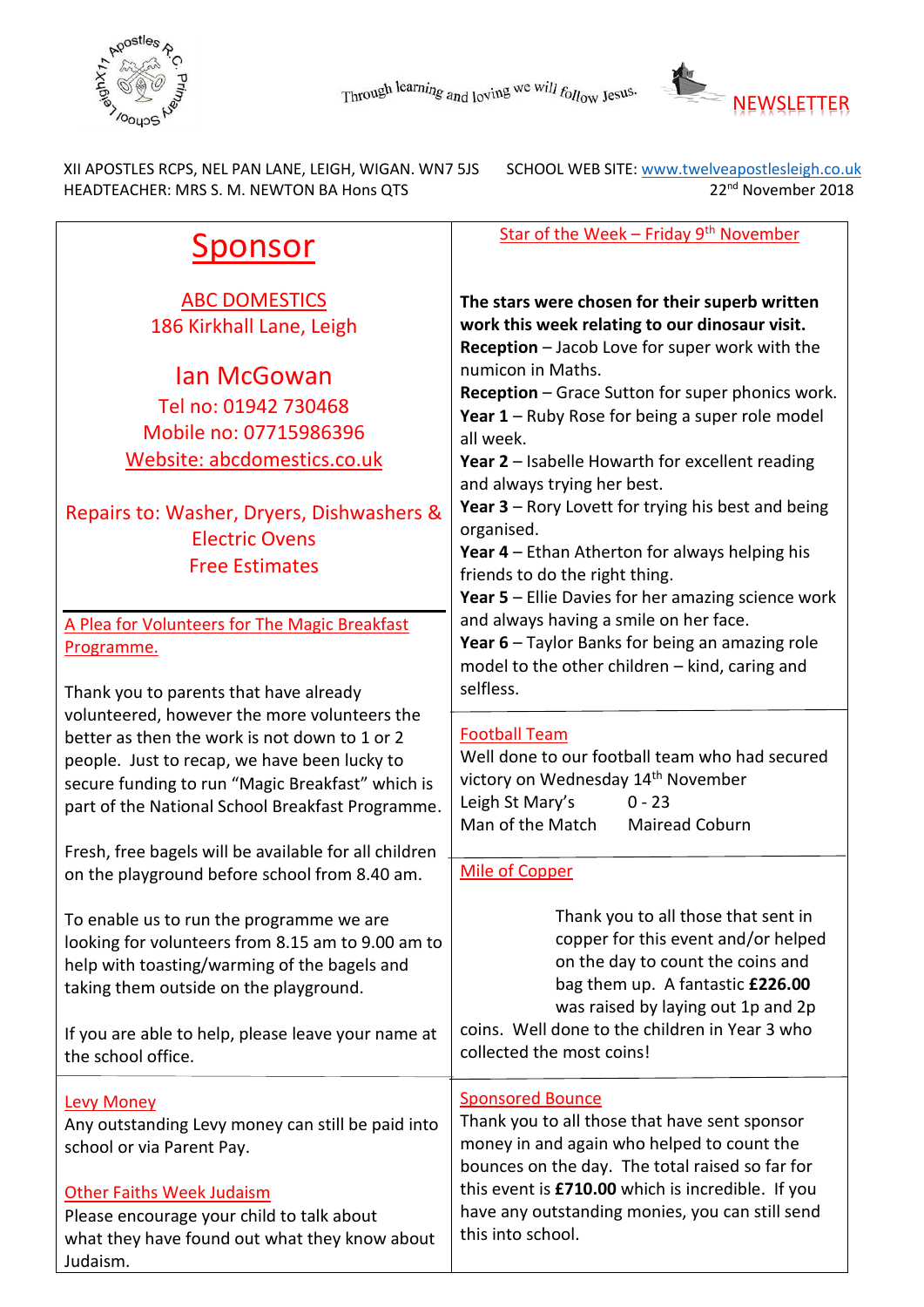| <u> Own Clothes Day – Tomorrow, Friday 23<sup>rd</sup> November – </u><br><b>Donations for the Christmas Hampers</b><br>The Friends would like to make up Christmas hampers<br>to raffle and raise funds for school. This year the<br>hampers are mixed rather than themed, with an<br>assortment of wine, beer, biscuits, tinned foods -<br>savoury and sweet, chocolates, sweets, nuts, sauces,<br>jams, pasta, rice, etc<br>Each class has been allocated a specific food group to<br>bring in. The children are invited to wear their own<br>clothes and donate an item of food from the list<br>below. These items will then be used to make the<br>mixed hampers. | Year 5 Collective Worship, Tomorrow, Friday 23rd<br>November at 3.00 pm<br>Parents, carers, friends and relatives<br>are invited to join Mr Rowland and<br>the children in Year 5 in prayer at the<br>end of the day. The theme is waiting<br>linked to Advent.<br>Year 4 Collective Worship - Friday 7 <sup>th</sup> December at<br>$9.00$ am<br>Parents, carers, friends and relatives are invited<br>to join Miss Hitchen and the children in Year 4 in<br>prayer at the start of the day.<br><b>Anti-Bullying Week</b><br>Our assembly on Monday focused on this year's |
|-------------------------------------------------------------------------------------------------------------------------------------------------------------------------------------------------------------------------------------------------------------------------------------------------------------------------------------------------------------------------------------------------------------------------------------------------------------------------------------------------------------------------------------------------------------------------------------------------------------------------------------------------------------------------|-----------------------------------------------------------------------------------------------------------------------------------------------------------------------------------------------------------------------------------------------------------------------------------------------------------------------------------------------------------------------------------------------------------------------------------------------------------------------------------------------------------------------------------------------------------------------------|
| Reception - e.g. Packets of rice, noodles, pasta,<br>soup<br>Year 1 - e.g. Nuts, crisps, Pringles, tortillas,<br>Bombay mix, nibbles<br>Year 2 - e.g. Biscuits, chocolates, sweets -<br>$\bullet$                                                                                                                                                                                                                                                                                                                                                                                                                                                                       | theme - CHOOSE RESPECT. We asked some important<br>questions, 'What does respect look/sound like?' 'How<br>do we show respect at school, at home and in the<br>community?'                                                                                                                                                                                                                                                                                                                                                                                                  |
| Haribo's, jelly babies<br>Year 3 - e.g. Tins of savoury foods - soup, veg,<br>$\bullet$<br>beans, tuna, corned beef<br>Year 4 - e.g. Tins of sweet foods - fruit, custard,<br>$\bullet$<br>rice pudding                                                                                                                                                                                                                                                                                                                                                                                                                                                                 | It was great to see so many children wearing odd<br>socks on Monday to demonstrate that we are all truly<br>unique.<br>Please visit the Anti Bullying Alliance website which                                                                                                                                                                                                                                                                                                                                                                                                |
| Year 5 - e.g. Jars - curry sauce, pickles, jam, pasta<br>$\bullet$<br>sauce<br>Year $6 - e.g.$ 50p each $-$ to supplement hampers<br>$\bullet$<br>with shortage items                                                                                                                                                                                                                                                                                                                                                                                                                                                                                                   | has a parental interactive tool with useful information<br>to share with your child.<br>https://www.anti-bullyingalliance.org.uk/                                                                                                                                                                                                                                                                                                                                                                                                                                           |
| <b>Parking</b><br>Please can all parents be mindful of obstructing<br>neighbour's driveways when dropping and collecting<br>your child(ren) off at school, as we have received<br>complaints from the neighbour's. Thank you.                                                                                                                                                                                                                                                                                                                                                                                                                                           |                                                                                                                                                                                                                                                                                                                                                                                                                                                                                                                                                                             |
| <b>Diary Dates for This Half Term:</b>                                                                                                                                                                                                                                                                                                                                                                                                                                                                                                                                                                                                                                  | <b>Diary Dates for This Half Term:</b>                                                                                                                                                                                                                                                                                                                                                                                                                                                                                                                                      |
| Second Hand Toy Sale - Friday 7 <sup>th</sup> December<br>A chance to have a clear out before Christmas! The<br>children really look forward to this event. Please start<br>to save unwanted toys, books, DVDs and send into<br>school the week before.                                                                                                                                                                                                                                                                                                                                                                                                                 | Monday 3 <sup>rd</sup> December Year 1 Theatre Trip - Stick Man<br>Departing at 9.30 am and returning at approximately<br>12.30 pm - a letter with more detail has been sent<br>out.                                                                                                                                                                                                                                                                                                                                                                                        |
| Christmas Coffee Morning and Christmas Hat Parade-<br>Monday 17 <sup>th</sup> December at 9.00 am.                                                                                                                                                                                                                                                                                                                                                                                                                                                                                                                                                                      | Advent Mass - Wednesday 5 <sup>th</sup> December<br>9am in school<br>Parents, relatives and parishioners are invited to join<br>Father Kieran, staff and children in school to celebrate                                                                                                                                                                                                                                                                                                                                                                                    |
| <b>Breakfast with Santa and Christmas Jumper Day</b><br>Tuesday 18 <sup>th</sup> December at 9.00 am.                                                                                                                                                                                                                                                                                                                                                                                                                                                                                                                                                                   | mass to mark the beginning of Advent. Year 3 will be<br>leading the mass.                                                                                                                                                                                                                                                                                                                                                                                                                                                                                                   |
|                                                                                                                                                                                                                                                                                                                                                                                                                                                                                                                                                                                                                                                                         | Year 2 Christmas Performance<br>Wednesday 12 <sup>th</sup> December at 2.30 pm                                                                                                                                                                                                                                                                                                                                                                                                                                                                                              |
| End of Term Mass at XII Apostles Church<br>Thursday 20 <sup>th</sup> December at 9.00 am led by Year 4.                                                                                                                                                                                                                                                                                                                                                                                                                                                                                                                                                                 | Thursday 13 <sup>th</sup> December at 6.00 pm                                                                                                                                                                                                                                                                                                                                                                                                                                                                                                                               |